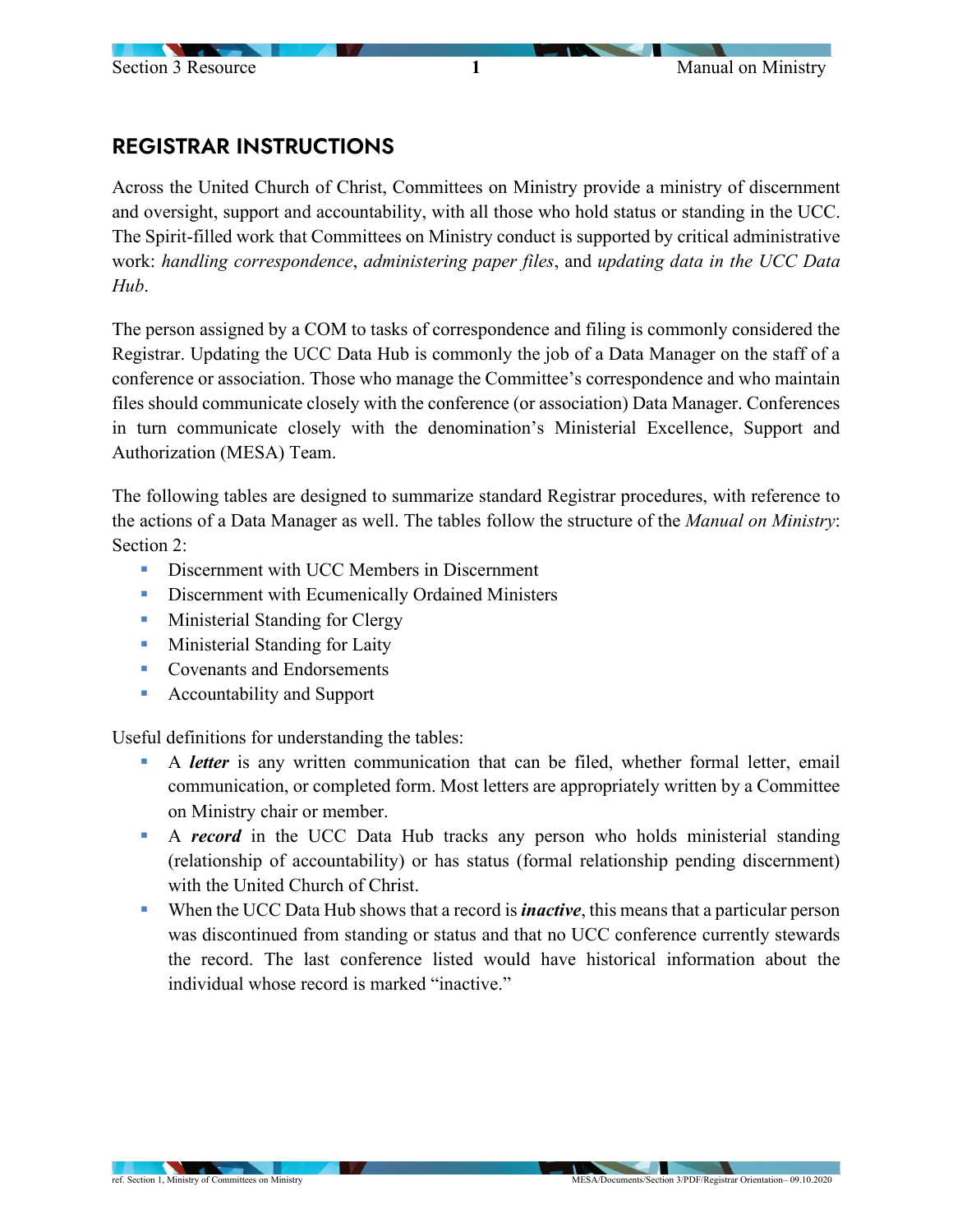

| <b>COM Action</b>                      | Correspondence         | <b>Filing</b>         | <b>UCC Data Hub</b> |
|----------------------------------------|------------------------|-----------------------|---------------------|
| Receive request from                   |                        | Create MID file;      |                     |
| Local Church with                      |                        | File MID application  |                     |
| <b>MID Application</b>                 |                        |                       |                     |
| <b>MID</b> application                 | Letter to new MID;     | File documented       | Conference data     |
| reviewed, candidate                    | Copy to local church;  | preparation &         | manager creates     |
| interviewed, and MID                   | Letter to MID          | formation plan        | record;             |
| status granted                         | Advisor;               |                       | MID tab updated     |
|                                        | Notify conference      |                       |                     |
| <b>MID</b> application                 | Letter to individual;  | File letter           |                     |
| reviewed, candidate                    | Copy to local church   |                       |                     |
| interviewed, and MID                   |                        |                       |                     |
| status not granted<br>Receive criminal |                        | File criminal         |                     |
| background check &                     |                        | background check      |                     |
|                                        |                        | and psych assessment  |                     |
| psychological<br>assessment report     |                        | report in MID file    |                     |
| <b>Annual MID review</b>               | MID communicates       | File minutes          | Update MID tab      |
| outcome: continue                      | current contact info   |                       |                     |
| <b>MID</b> status                      | and formation          |                       |                     |
|                                        | progress               |                       |                     |
| <b>Annual MID review</b>               | Letter to terminated   | File letter           | Update MID tab:     |
| outcome: discontinue                   | MID; Copy to home      |                       | status terminated   |
| <b>MID</b> status                      | church; Notify         |                       | with/ without bias; |
|                                        | conference             |                       | Complete MID        |
|                                        |                        |                       | record              |
| <b>Receive MID</b>                     |                        | File portfolio, draft |                     |
| documentation                          |                        | profile, ordination   |                     |
|                                        |                        | paper, transcripts,   |                     |
|                                        |                        | etc.                  |                     |
| <b>COM</b> recommends                  | Schedule EC,           | File minutes          | Update MID tab      |
| <b>Ecclesiastical Council</b>          | publicize date; Notify |                       |                     |
|                                        | conference             |                       |                     |
| COM does not                           | Letter to terminated   | File minutes          | Update MID tab      |
| recommend                              | MID; Letter to home    |                       |                     |
| <b>Ecclesiastical Council</b>          | church; Notify         |                       |                     |
|                                        | conference             |                       |                     |
| EC votes to approve                    | Notify conference      | File minutes          | Update MID tab:     |
| ordination pending                     |                        |                       | approved for        |
| call                                   |                        |                       | ordination pending  |
|                                        |                        |                       | call                |

## Section 2 Article 1: Discernment with UCC Members in Discernment

**IN A**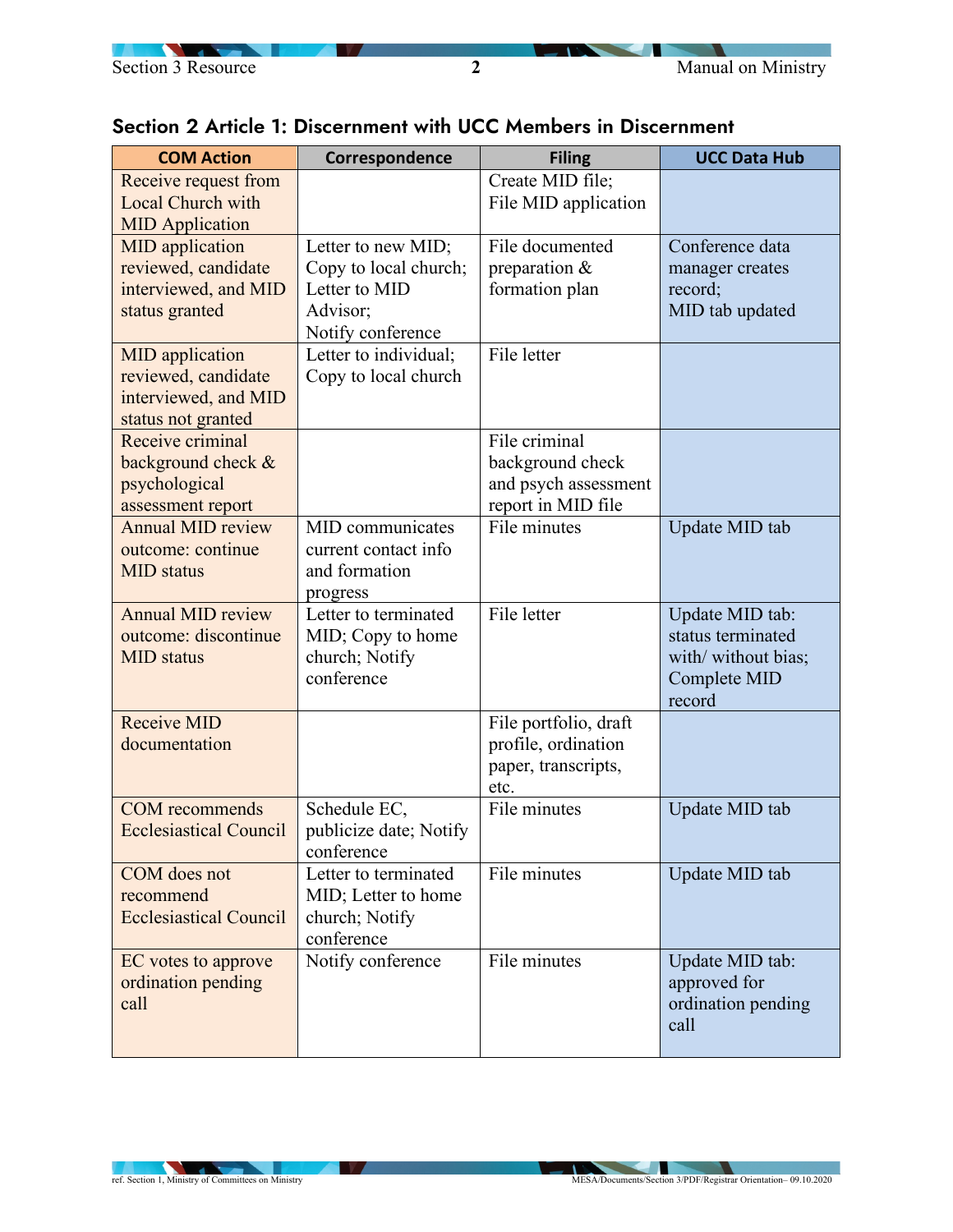

∼

| EC votes not to     | Letter to terminated    | File letter             | Update MID tab:       |
|---------------------|-------------------------|-------------------------|-----------------------|
| approve ordination  | MID;                    |                         | status terminated     |
|                     | Notify conference       |                         | with/ without bias;   |
|                     |                         |                         | Complete MID          |
|                     |                         |                         | record                |
| Ordination/Standing | Ordination certificate; | MID file closed;        | <b>MID</b> status     |
| granted             | Three-/Four-Way         | Create Ministerial      | concludes;            |
|                     | Covenant; Notify        | File;                   | <b>Begin Ordained</b> |
|                     | conference              | File copy of            | Ministerial Standing; |
|                     |                         | ordination certificate; | Update record         |
|                     |                         | File Three-/Four-       |                       |
|                     |                         | Way Covenant            |                       |

**AND VALUE**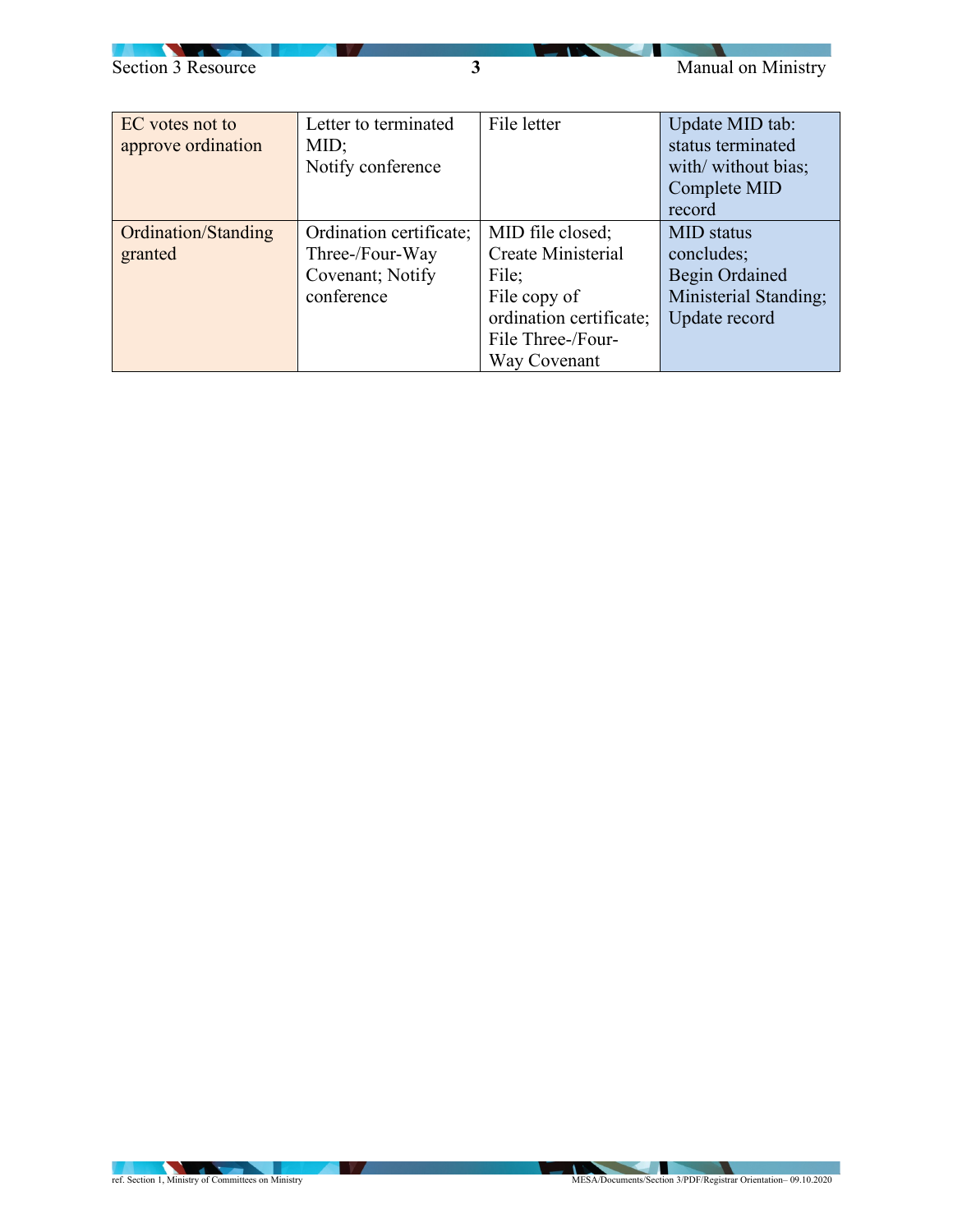| <b>COM Action</b>                                                                                                   | Correspondence                                                                                      | <b>Filing</b>                                                                            | <b>UCC Data Hub</b>                                                                                                                            |
|---------------------------------------------------------------------------------------------------------------------|-----------------------------------------------------------------------------------------------------|------------------------------------------------------------------------------------------|------------------------------------------------------------------------------------------------------------------------------------------------|
| Receive standing<br>application (Privilege<br>of Call or Ordained<br><b>Ministerial Partner</b><br>Standing)        | Notify conference                                                                                   | <b>Create Ministerial</b><br>File; File application;<br>File all background<br>materials | Conference data<br>manager creates<br>record, e.g. "No UCC<br>standing $-$ Seeking<br>Privilege of Call or<br>Seeking OMPS"                    |
| Privilege of Call<br>granted                                                                                        | Notify conference                                                                                   | File minutes; File<br>copy of ministerial<br>profile                                     | Privilege of Call                                                                                                                              |
| Privilege of Call not<br>granted                                                                                    | Letter to minister;<br>Letter to affiliated<br>UCC church; Notify<br>conference                     | File letter                                                                              | Mark inactive; Note<br>Privilege of Call<br>sought but not<br>granted                                                                          |
| Privilege of Call<br>renewed annually                                                                               | Minister in search<br>shares current contact<br>info to COM                                         | File minutes                                                                             | Update record                                                                                                                                  |
| Privilege of Call not<br>renewed (ended)                                                                            | Letter to minister;<br>Letter to affiliated<br>UCC church; Notify<br>conference                     | File minutes                                                                             | Mark inactive; Note<br>Privilege of Call<br>extended but not<br>renewed                                                                        |
| Call received;<br><b>Standing granted</b>                                                                           | Signed certificate of<br>ministerial standing;<br>Three-/Four-Way<br>Covenant; Notify<br>conference | File certificate; File<br>covenant                                                       | Update record and<br>specialty code; Mark<br>standing as either<br>"OMPS" or<br>"Ordained Ministerial<br>Standing"                             |
| Conclusion of<br><b>Ordained Ministerial</b><br><b>Partner Standing</b><br>(OMPS) due to end<br>of UCC-related call | Notify conference                                                                                   | File minutes                                                                             | Update record; if not<br>"Seeking OMPS"<br>then mark inactive                                                                                  |
| Seeking OMPS or<br>Seeking Privilege of<br>Call - status removed                                                    | Notify conference                                                                                   |                                                                                          | Mark inactive; Note<br>status removed                                                                                                          |
| Receive standing<br>application (Dual<br>Standing)                                                                  | Notify conference                                                                                   | Create Ministerial<br>File; File application<br>and background<br>materials              | Conference data<br>manager creates<br>record at the time of<br>UCC employment as<br>"No UCC standing -<br>Authorized by Other<br>Denomination" |

## Section 2 Article 2: Ecumenically Ordained Ministers

**IV**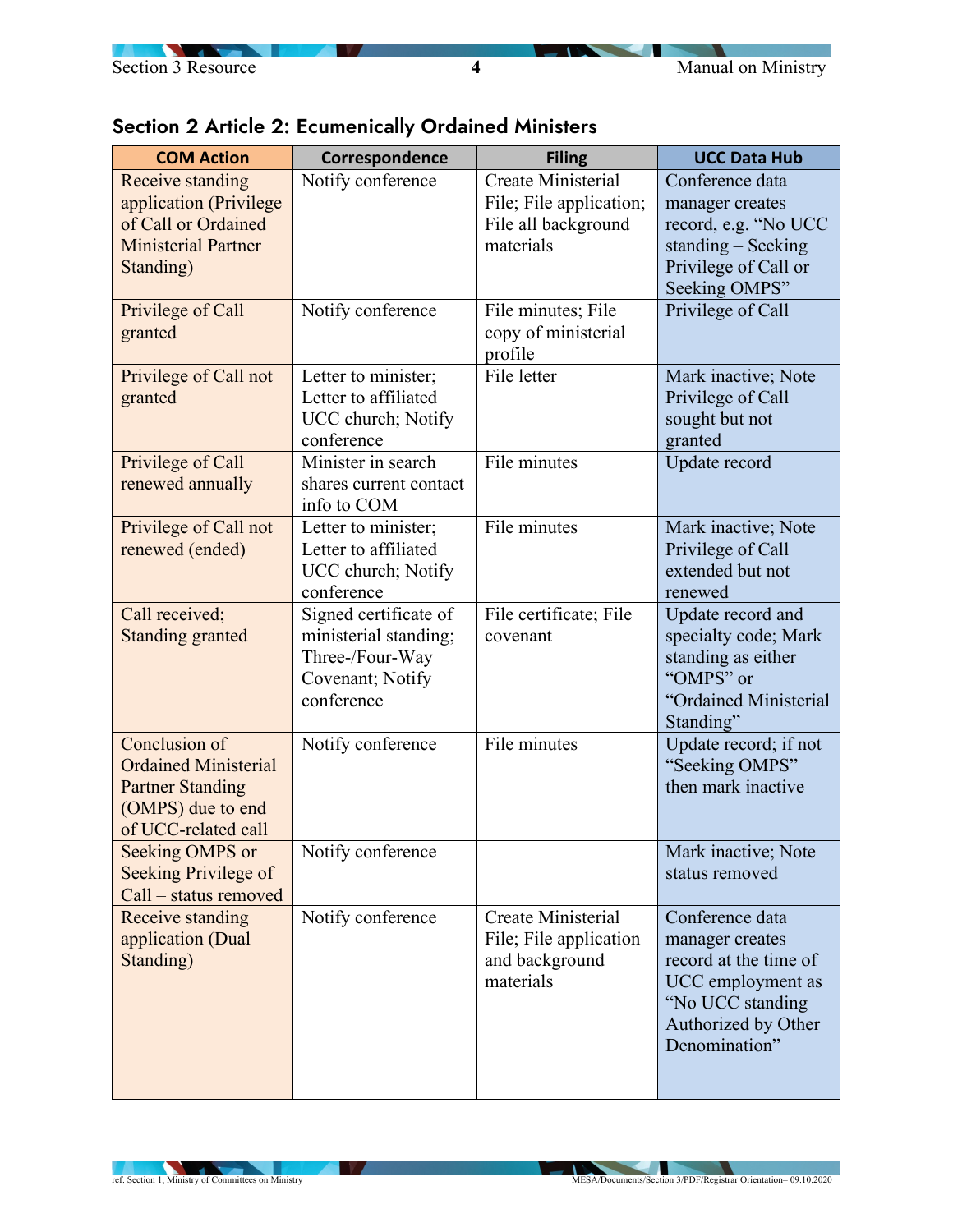## Section 3 Resource **5** Manual on Ministry

| Dual Standing      | Letter to minister; | File letter | Dual Standing;      |
|--------------------|---------------------|-------------|---------------------|
| granted            | Notify conference   |             | Update record       |
| Dual Standing ends | Letter to minister; | File letter | Update record; Mark |
| or is removed      | Notify conference   |             | inactive when not   |
|                    |                     |             | UCC-employed        |

**A** V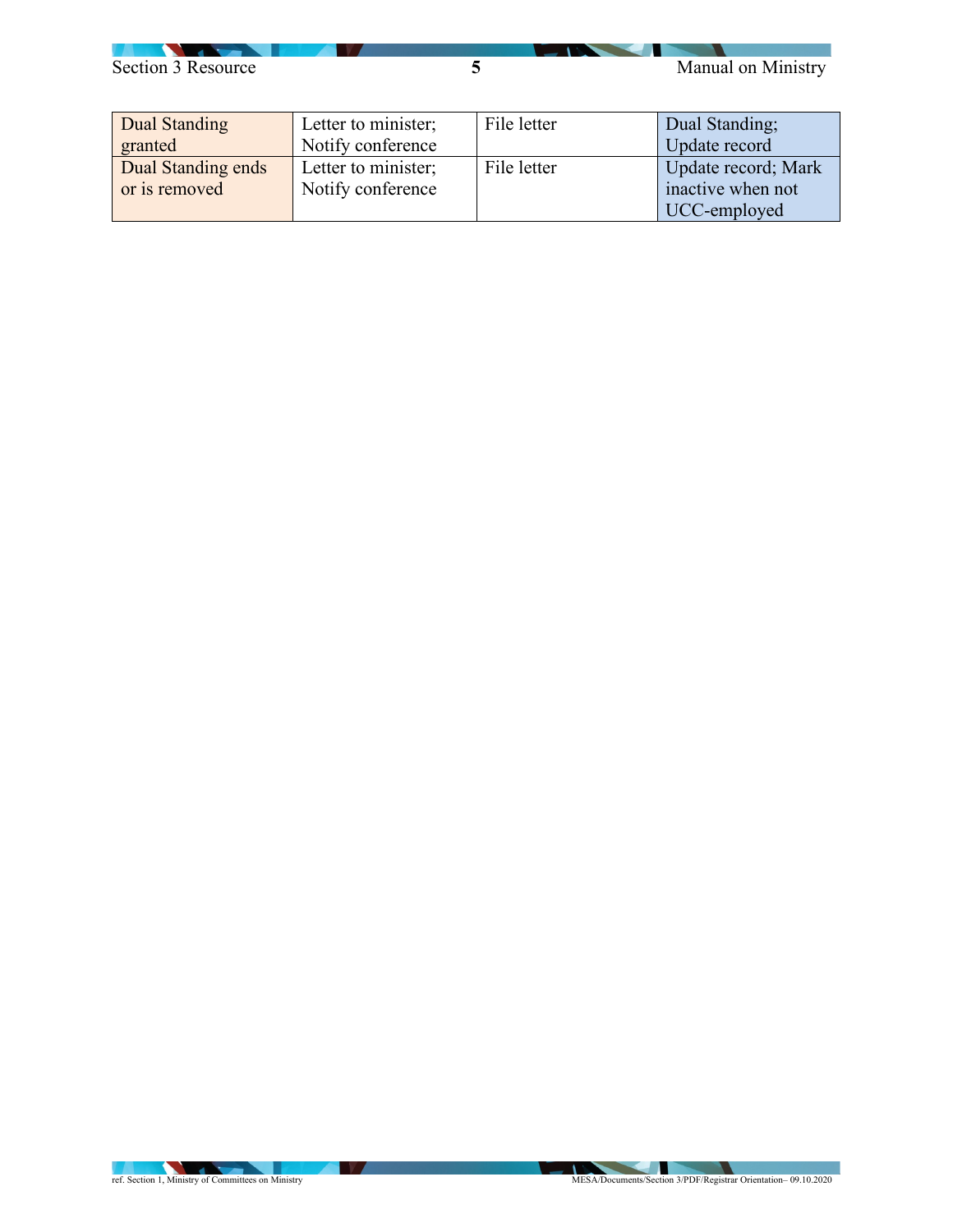|  |  |  |  | Section 2 Article 3: Ministerial Standings for Clergy |  |  |
|--|--|--|--|-------------------------------------------------------|--|--|
|--|--|--|--|-------------------------------------------------------|--|--|

| <b>COM Action</b>                                                                                                        | Correspondence                                                                                                                                                     | <b>Filing</b>                                                                                 | <b>UCC Data Hub</b>                                                                |
|--------------------------------------------------------------------------------------------------------------------------|--------------------------------------------------------------------------------------------------------------------------------------------------------------------|-----------------------------------------------------------------------------------------------|------------------------------------------------------------------------------------|
| Minister requests<br>transfer of standing                                                                                | Association-to-<br>association request<br>for Ministerial File                                                                                                     | Receive copy of<br>Ministerial File; File<br>minister's transfer<br>request                   |                                                                                    |
| Approve transfer in                                                                                                      | Notify conference                                                                                                                                                  | File minutes granting<br>standing                                                             | Initiate Data Hub<br>record transfer;<br>Update record when<br>confirmed           |
| Approve transfer out                                                                                                     | Notify conference                                                                                                                                                  | File minutes<br>approving transfer                                                            | Confirm Data Hub<br>record transfer                                                |
| Leave of Absence<br>granted<br>Leave of Absence                                                                          | Written agreement;<br>Notify conference                                                                                                                            | File agreement/<br>minutes<br>File minutes                                                    | Leave of Absence<br>specialty code                                                 |
| not granted                                                                                                              |                                                                                                                                                                    |                                                                                               |                                                                                    |
| <b>Exempt standing</b><br>granted                                                                                        | Written agreement;<br>Notify conference                                                                                                                            | File agreement                                                                                | <b>Exempt Standing</b>                                                             |
| Resignation of<br>standing received                                                                                      | Notify conference;<br>Form to MESA if<br>during Fitness<br>Review                                                                                                  | File letter                                                                                   | Mark inactive;<br>resigned standing<br>with/without bias                           |
| <b>Standing Removed</b><br>(no Fitness Review)                                                                           | Letter(s) to minister<br>with standing<br>requirements and<br>deadline to adhere;<br>Later letter of<br>removed standing<br>sent to minister;<br>Notify conference | File letters;<br>File minutes                                                                 | Mark inactive; Note<br>administrative<br>removal of standing<br>and dates          |
| <b>Standing Suspended</b><br>(Fitness Review)                                                                            | Letter to minister;<br>Notify conference;<br><b>Fitness Review form</b><br>to MESA                                                                                 | File letter;<br>File materials related<br>to Fitness Review                                   | <b>MESA</b> updates<br>Fitness tab                                                 |
| <b>Standing reaffirmed</b><br>upon Conditional<br>Affirmation/Censure<br>or after Suspension<br>and Program of<br>Growth | Letter to minister;<br>Notify conference;<br>Form to MESA                                                                                                          | File letter;<br>Seal materials related<br>to Fitness Review<br>and add to<br>Ministerial File | MESA updates<br>Fitness tab                                                        |
| <b>Standing Terminated</b><br>following Fitness<br>Review                                                                | Letter to minister;<br>Notify conference;<br>Form to MESA                                                                                                          | File letter;<br>File materials related<br>to Fitness Review                                   | Mark terminated with<br>bias; Mark inactive;<br><b>MESA</b> updates<br>fitness tab |

**AND AND IN**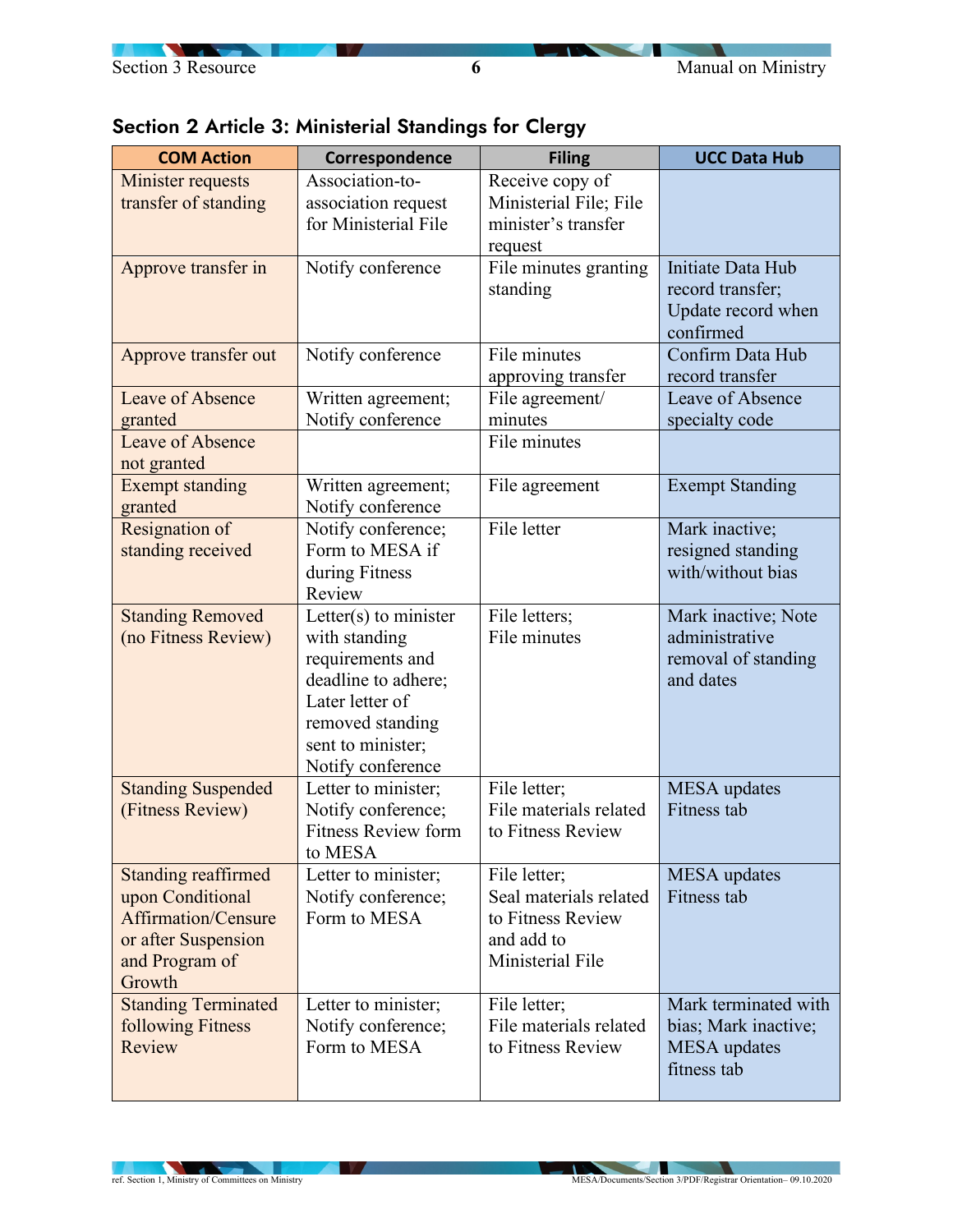

| <b>Standing Reinstated</b> | Letter to minister; | File letter | Mark active; Update |
|----------------------------|---------------------|-------------|---------------------|
| following termination      | Notify conference;  |             | record; MESA        |
|                            | Form to MESA        |             | updates Fitness Tab |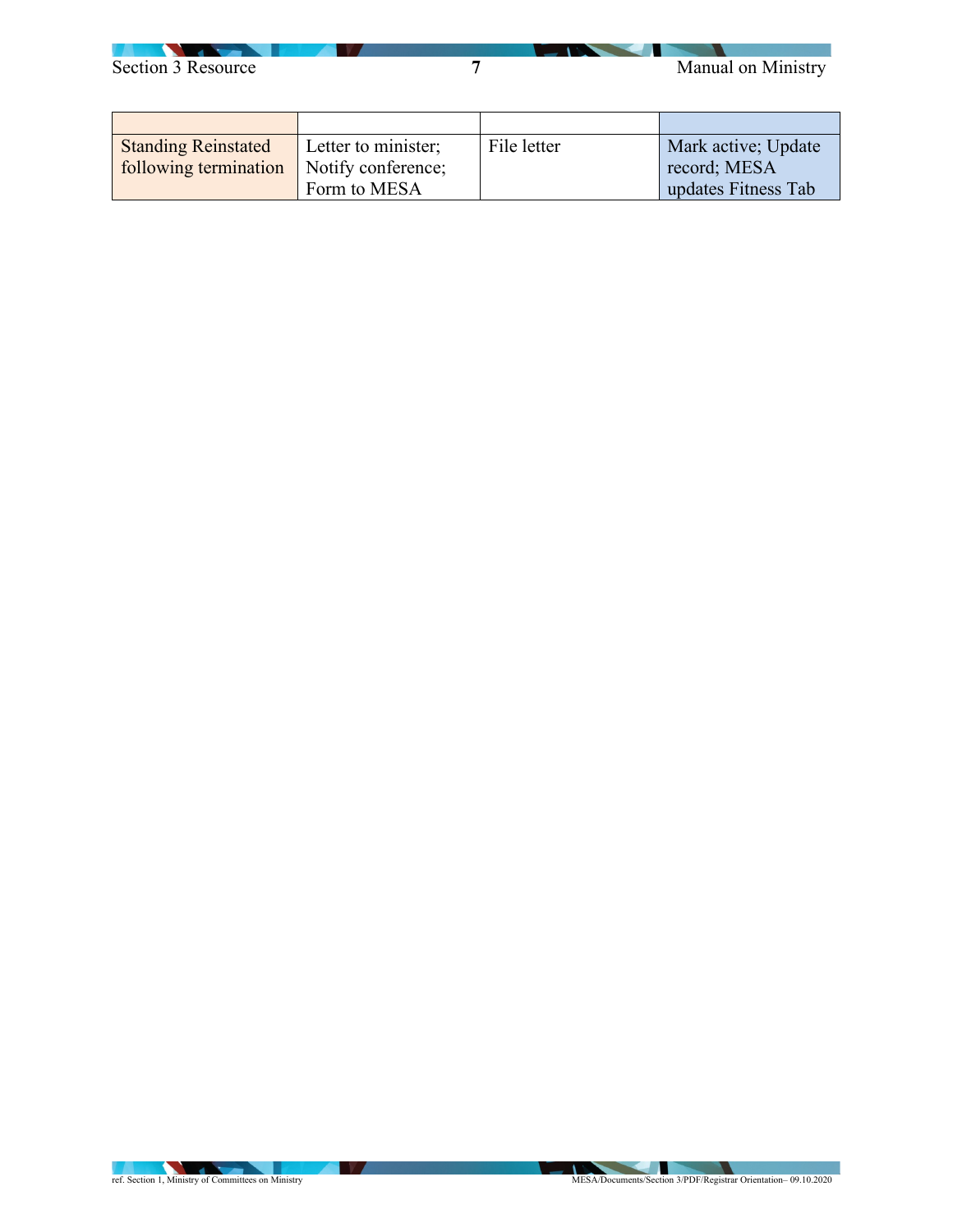**C** 

∼

| Section 2 Article 4: Ministerial Standings for Laity |  |
|------------------------------------------------------|--|
|------------------------------------------------------|--|

| <b>COM Action</b>                                                                    | Correspondence                                                                                                         | <b>Filing</b>                                                                                      | <b>UCC Data Hub</b>                                                                                                      |
|--------------------------------------------------------------------------------------|------------------------------------------------------------------------------------------------------------------------|----------------------------------------------------------------------------------------------------|--------------------------------------------------------------------------------------------------------------------------|
| Lay Ministerial<br><b>Standing application</b><br>received, candidate<br>interviewed | Letter received from<br>local church<br>requesting LMS;<br>Notify conference                                           | Create file with<br>application;<br>If a MID, add LMS<br>application to MID<br>file                |                                                                                                                          |
| Receive criminal<br>background check<br>and psych<br>assessment;<br>LMS granted      | LMS provisional<br>agreement reviewed<br>from church                                                                   | File criminal<br>background check<br>and psych<br>assessment;<br>File LMS provisional<br>agreement | Conference data<br>manager creates<br>record<br>If MID, add LMS to<br>existing record                                    |
| Receive criminal<br>background check<br>and psych<br>assessment;<br>LMS not granted  | Letter to individual;<br>Copy to local church                                                                          | File criminal<br>background check<br>and psych<br>assessment;<br>File letter                       | If MID, add note; If<br>not MID, mark<br>inactive and add note                                                           |
| <b>LMS</b> Terminated<br>(Fitness Review)                                            | Letter to individual;<br>Copy to local church;<br>Notify conference;<br>FR form to MESA; if<br>MID, MID status<br>ends | File letter;<br>File materials related<br>to Fitness Review                                        | Mark record<br>terminated with bias;<br>Mark inactive; if<br>MID, MID status<br>ends; MESA updates<br><b>Fitness Tab</b> |
| LMS concludes with<br>end of provisional<br>agreement (no Fitness<br>Review)         | Letter to individual;<br>Copy to local church;<br>Notify conference                                                    |                                                                                                    | Mark record inactive;<br>if MID, record<br>remains open without<br><b>LMS</b>                                            |
| <b>Annual Review of</b><br>pre-2018 Licensure                                        | Reflection on<br>ministry, call, and<br>growth; Discern<br>possibility of<br>ordination                                | File minutes                                                                                       |                                                                                                                          |
| Annual Review -<br>license renewed                                                   |                                                                                                                        | File minutes                                                                                       | Update record                                                                                                            |
| Annual review -<br>license not renewed                                               | Letter to individual;<br>Copy to local church;<br>Notify conference                                                    | File letter/minutes                                                                                | Mark record<br>terminated<br>with/without bias                                                                           |
| <b>Periodic Vocational</b><br>Review of pre-2018<br>Commissioning                    | Reflection on<br>ministry and call;<br>Discern possibility of<br>ordination;<br>Commission remains<br>with ongoing     | File minutes                                                                                       | Update employment<br>record as needed                                                                                    |

**AND VALUE**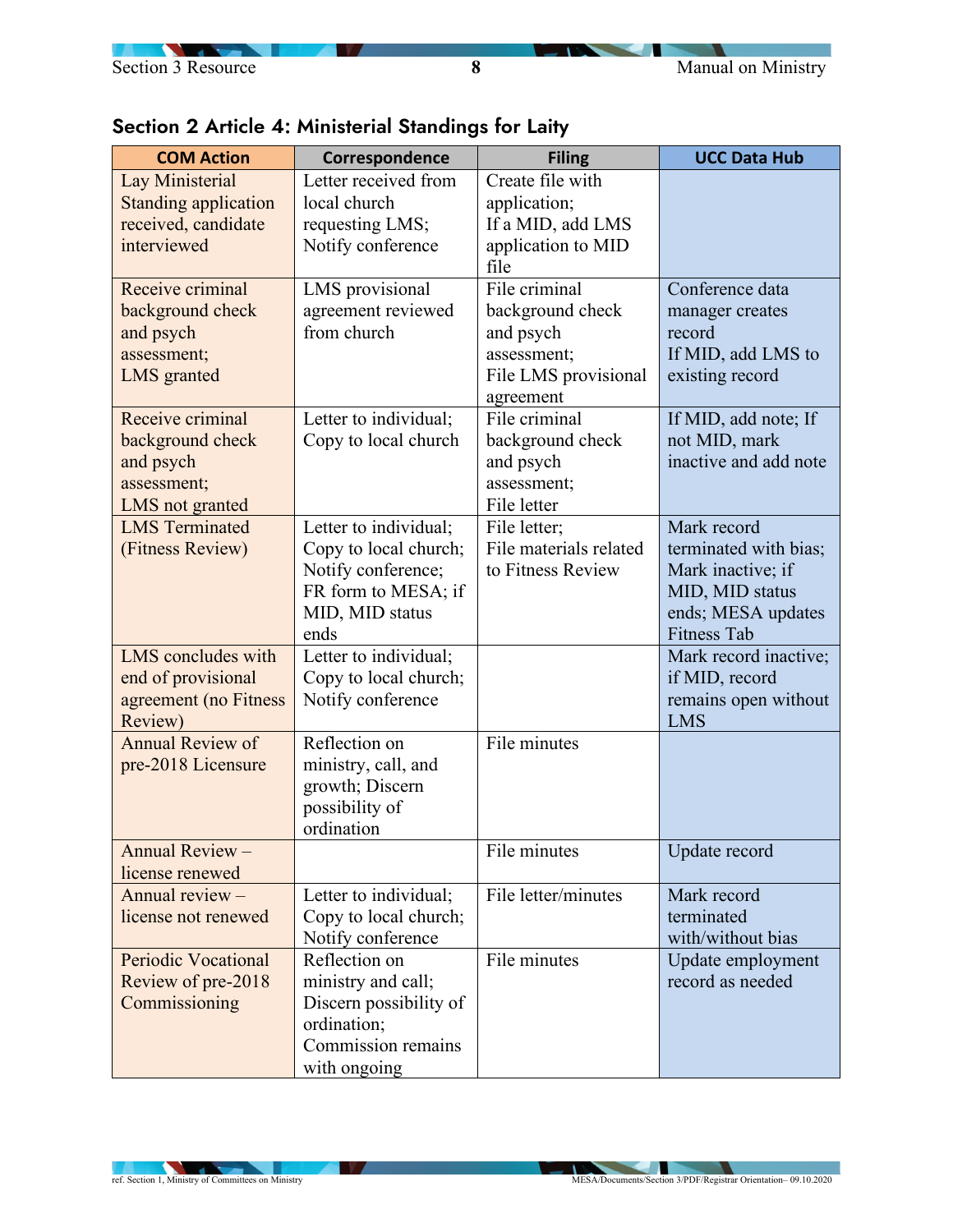

|                                                                              | covenant/call<br>agreement                                                                                      |                                                                             |                                                                                              |
|------------------------------------------------------------------------------|-----------------------------------------------------------------------------------------------------------------|-----------------------------------------------------------------------------|----------------------------------------------------------------------------------------------|
| <b>Request to Transfer</b><br>Commissioned<br><b>Standing</b>                | Association-to-<br>association request<br>for Ministerial File<br>with new call in same<br>field                | Receive copy of<br>Ministerial File; File<br>minister's transfer<br>request | Initiate Data Hub<br>record-transfer;<br>Update record when<br>confirmed                     |
| Commission<br><b>Terminated</b> (Fitness<br>Review)                          | Letter to individual;<br>Copy to local church<br>and ministry setting;<br>Notify conference;<br>FR form to MESA | File letter<br>File materials related<br>to Fitness Review                  | Mark record<br>terminated with bias;<br>Mark inactive;<br><b>MESA</b> updates<br>Fitness tab |
| Commission<br>Concludes with end<br>of Call Agreement<br>(no Fitness Review) | Letter to minister;<br>Notify conference                                                                        | File letter                                                                 | Mark inactive; Note<br>end of Commission                                                     |

**AND VALUE**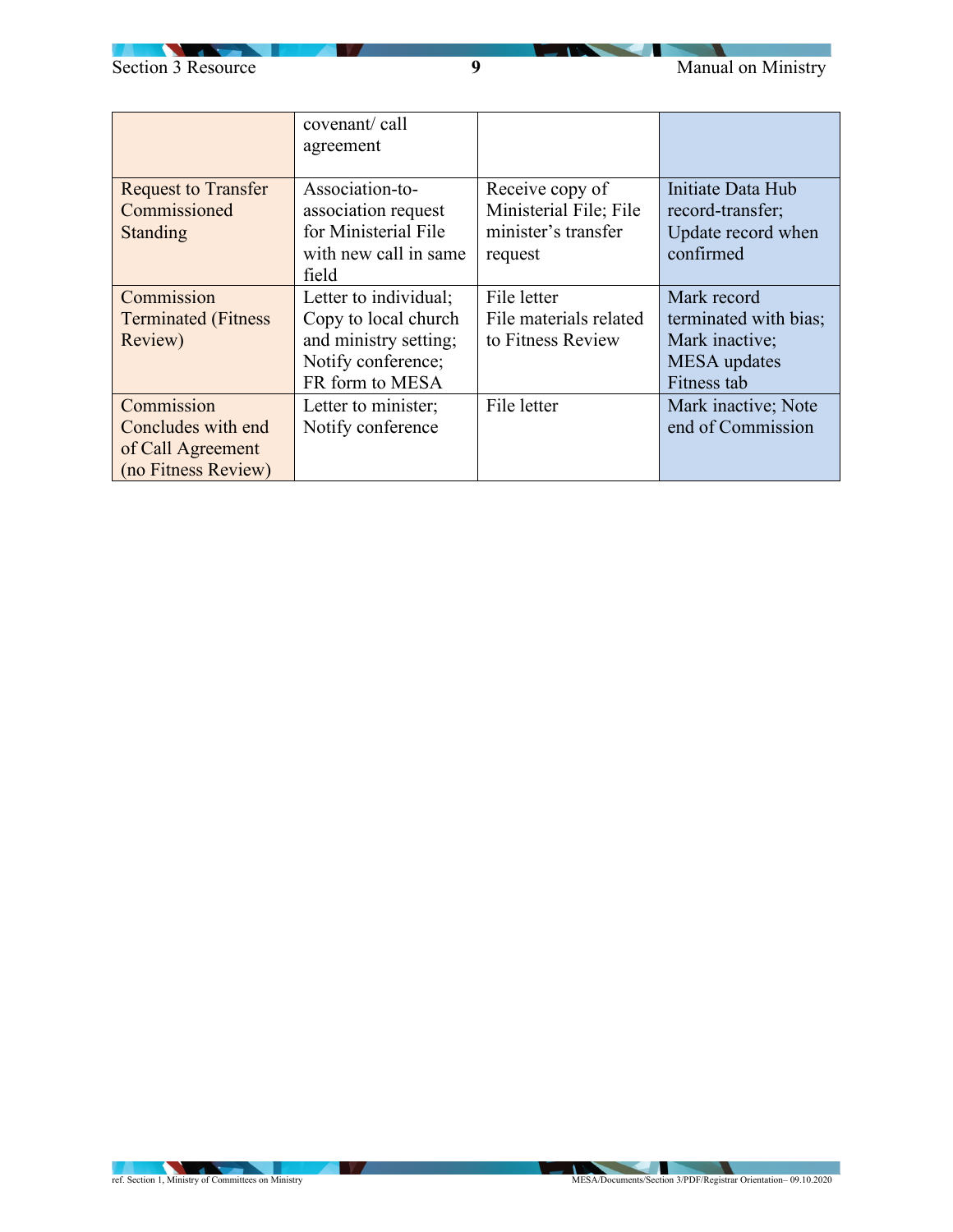∽

|  |  | Section 2 Article 5: Covenants and Endorsements |
|--|--|-------------------------------------------------|
|--|--|-------------------------------------------------|

| <b>COM Action</b>                                                               | Correspondence                                                | <b>Filing</b>                                                                    | <b>UCC Data Hub</b>                                                         |
|---------------------------------------------------------------------------------|---------------------------------------------------------------|----------------------------------------------------------------------------------|-----------------------------------------------------------------------------|
| Receive Three-Way<br>or Four-Way<br>Covenant                                    | Notify conference                                             | File covenant                                                                    | Update record and<br>specialty codes;<br>Update specialized<br>ministry tab |
| Receive inquiry about<br>endorsement                                            | Notify MESA to<br>discuss specific<br>eligibility and process |                                                                                  |                                                                             |
| Receive endorsement<br>application                                              | Letter to minister                                            | File application                                                                 |                                                                             |
| Recommend for<br>military/federal<br>endorsement                                | Letter to endorser;<br>Mail minister's<br>packet to endorser  | File copy of packet;<br>File endorser letter<br>when received                    | <b>MESA</b> updates<br>Endorsement tab                                      |
| Do not recommend<br>for military/federal<br>endorsement                         | Letter to applicant;<br>Letter to endorser                    | File letter                                                                      |                                                                             |
| <b>COM</b> recommends<br>but Endorser denies<br>military/federal<br>endorsement |                                                               | File letter of denial                                                            |                                                                             |
| <b>Endorse</b> for<br>professional agencies                                     | Letter of endorsement<br>with packet sent to<br><b>MESA</b>   | File endorser letter<br>when received; File<br>packet when returned<br>from MESA | <b>MESA</b> updates<br>Endorsement tab                                      |
| Do not endorse for<br>professional agencies                                     | Letter to applicant;<br>Letter to endorser                    | File letter                                                                      |                                                                             |

**No. 1999**